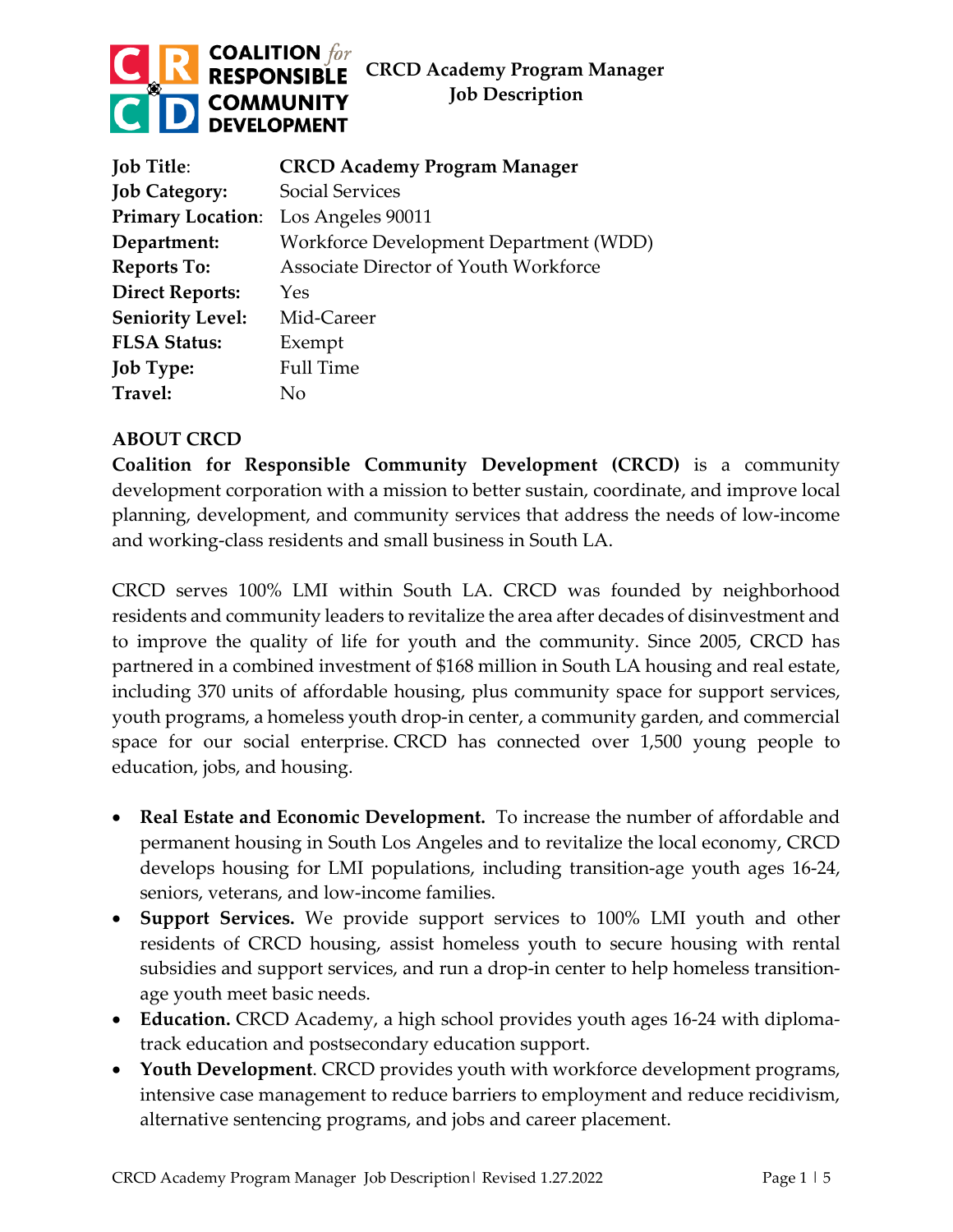#### **COALITION** for **CRCD Academy Program Manager RESPONSIBLE Job Description COMMUNITY DEVELOPMENT**

- **Worksource Center**. Since 2014 CRCD has been the operator of the federally funded Vernon-Central/ Los Angeles Trade-Technical College WorkSource Center where unemployed LMI residents are linked to career-ladder jobs and supportive services.
- **CRCD Enterprises**. CRCD is the parent organization of a social enterprise providing training and employment for low-income youth and young adults.

## **BENEFITS**

- Dental, Vision, Medical Benefits: CRCD is in the top 10% for excellent employee benefits for non-profit organizations. CRCD offers 80% employee paid and 60% dependent paid medical
- 401K eligibility to participate from day one and up to 3% matching after one year
- Flexible Spending Account (FSA)
- Short-Term & Long-Term Disability, Accident, and Hospital Indemnity
- Whole Life Insurance, College Funding Plans/529 Savings Plan from Principal
- Pet insurance, Legal/ID Theft
- Generous work/life balance
- 13 paid holidays

### **POSITION SUMMARY**

Under the direction of the Associate Director of Youth Workforce, the CRCD Academy Program Manager is part of an innovative team of service providers and educational experts that will work collectively to operate the Workforce Development Department. The CRCD Academy Program Manager will be responsible for the management and dayto-day operation of CRCD Academy, CRCD's flagship charter high school designed to re-engage out-of-school youth, 16-24, in partnership with YouthBuild Charter School of California (YCSC) and Los Angeles Trade Technical College (LATTC). The CRCD Academy Program Manager will serve as the lead and liaison for all CRCD, YCSC, LATTC and partner staff that provide academic, workforce development and postsecondary programming and support at CRCD Academy. The CRCD Academy Program Manager will also be responsible for maintaining compliance with all health and safety requirements outlined by the California Department of Education as well as promoting a positive and safe school culture in which students can thrive academically.

The CRCD Academy Program Manager will spend 50% of time managing the day-to-day operations of CRCD Academy, 25% of the Manager's time will be spent coordinating programing with CRCD workforce development programs, YCSC staff, LATTC and other partners 15% of the Manager time will be spent in Youth Development Department and other planning meetings and the final 10% of the Manager's time will be spent on data driven performance analysis.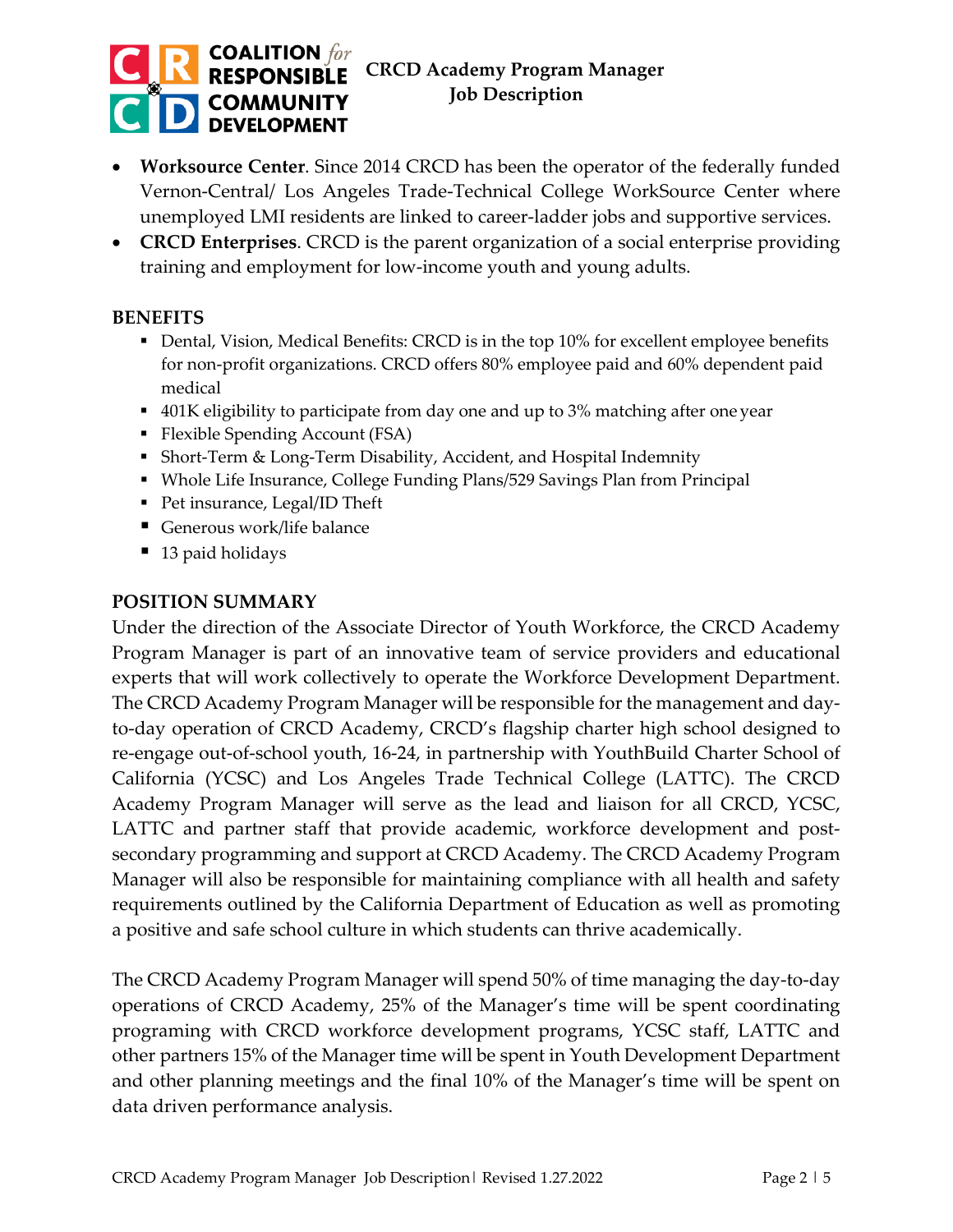

# **ESSENTIAL DUTIES & RESPONSIBILITIES**

- 1. Plan the delivery of all CRCD Academy activities in accordance with the mission, goals, and 5- Year Strategic Plan of CRCD.
- 2. Serve as the lead and liaison for all CRCD, YCSC, LATTC and partner staff that provide programming, support, and resources to CRCD Academy.
- 3. Plan collaboratively with CRCD, YCSC, LATTC and partner staff to implement high quality academic, workforce development and post-secondary programming for CRCD Academy students.
- 4. Work collaboratively with the Outreach and Recruitment Coordinator, YCSC and other key recruitment partners to meet annual enrollment goal.
- 5. Communicate on a consistent basis, through daily staff check-ins, weekly team meetings and partner meetings, with all relevant implementation and support staff from CRCD, YCSC, LATTC and partners.
- 6. Provide feedback to on-site YCSC staff and assigned YCSC Principal through identified evaluation and shared supervision processes.
- 7. Develop and implement, in a fair and consistent manner, effective discipline and attendance systems with high standards, that are in alignment with the philosophy, values, and mission of the school site and restorative/transformative justice philosophy.
- 8. Implement safety, emergency and disaster policies and plan for bi-annual drills that reflect these policies.
- 9. Oversee the enrollment of South LA YB members into both YCSC and LATTC.
- 10. Ensure that Program activities operate within the policies & procedures of CRCD.
- 11. Ensure that Program activities comply with all relevant legislation and professional standards.
- 12. Facilitate regular Youth Policy Council and "family meetings" for CRCD Academy students.
- 13. Coordinate the delivery of a bi-annual Community Action Project with CRCD, YCSC, LATTC and partner staff.
- 14. Support the development of community and interdisciplinary connections in curriculum with YCSC teaching staff.
- 15. Collaborate with other YDD Managers and Directors to ensure the effective delivery of workforce development, post-secondary, and leadership elements from our South LA YB, VCN YouthSource, SYEP, JLAG and LA CAT programs.
- 16. Collaborate with LATTC to plan and implement dual enrollment and concurrent enrollment courses for CRCD Academy students.
- 17. Ensure that the Programs operate within the approved budget.
- 18. Monitor average daily attendance, retention and academic progress and provide regular reports to the YDD Leadership Team.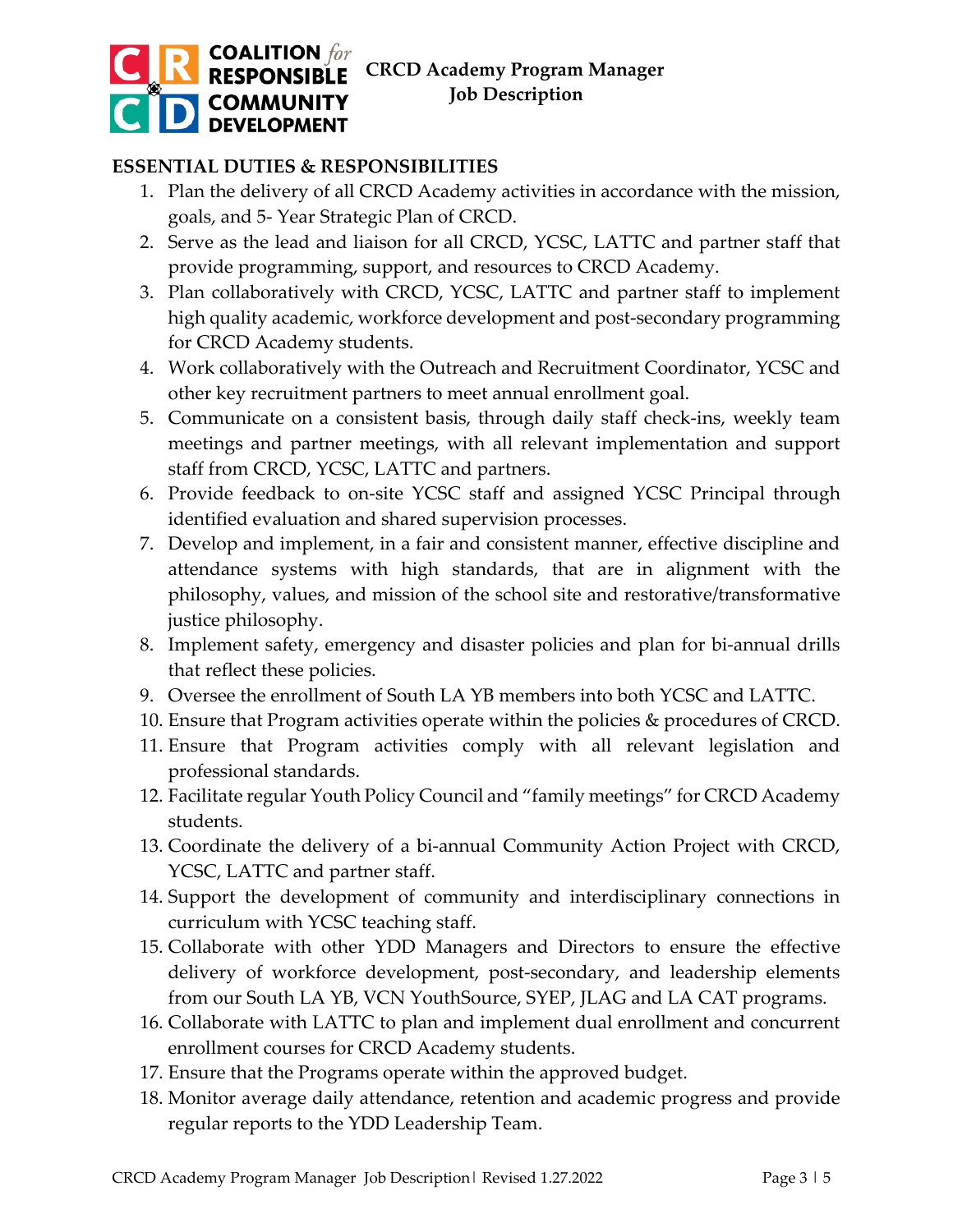### **COALITION** for<br>**RESPONSIBLE CRCD Academy Program Manager Job Description COMMUNITY DEVELOPMENT**

- 19. Work with all CRCD, YCSC, LATTC and partner support staff to enhance services, reduce absenteeism and increase retention at CRCD Academy.
- 20. Work collaboratively with designated CRCD, YCSC and partner staff to further the establishment of A-G curriculum at CRCD Academy.
- 21. Lead the coordination of service-learning trips, industry tours, college visits, Graduation Ceremony, Senior trip and other events.
- 22. Participate in regularly scheduled YDD Leadership Team meetings, YDD Team Meetings, partner meetings and funder meetings as needed.
- 23. Follow CRCD/LATTC procedures regarding recordkeeping, documentation, confidentiality, and the maintenance of student files.

# **MINIMUM QUALIFICATIONS**

- 1. 2-3 years' experience in related field of work and BA Degree
- 2. Familiarity with the homeless, foster and justice-involved population is a plus
- 3. Reliable, flexible team player who works well with minimal supervision, who has a good work ethic, and an ability to set and maintain personal boundaries
- 4. Demonstrated ability to work on multiple projects simultaneously, and to meet deadlines
- 5. Demonstrated knowledge of community resources
- 6. Reliable transportation: valid driver's license, and car insurance as required by law, as appropriate
- 7. Member of the target population a plus
- 8. Knowledge and experience of Microsoft Office (Excel, Word, Power Point)

## **WORK ENVIRONMENT**

- 1. On occasion walk or drive to different local sites throughout the day
- 2. Regularly required to sit, stand, bend, and occasionally lift or carry up to 35 lbs.
- 3. Combination of field and office environment
- 4. May necessitate working in busy and loud environments
- 5. May be exposed to elements like cold, heat, dust, noise, and odor
- 6. May participate in training and staff development that requires local and out of state travel
- 7. Work regularly in a community that is exposed to gang activity, substance use, homelessness, and high unemployment rates.
- 8. Must be available for emergency crisis situations with the ability to respond after work hours as needed for emergencies
- 9. This is not a work-from-home position

# **RESPONSIBILITIES COMMON TO ALL AGENCY EMPLOYEES**

1. Encompass a "do whatever it takes approach" to serving our community